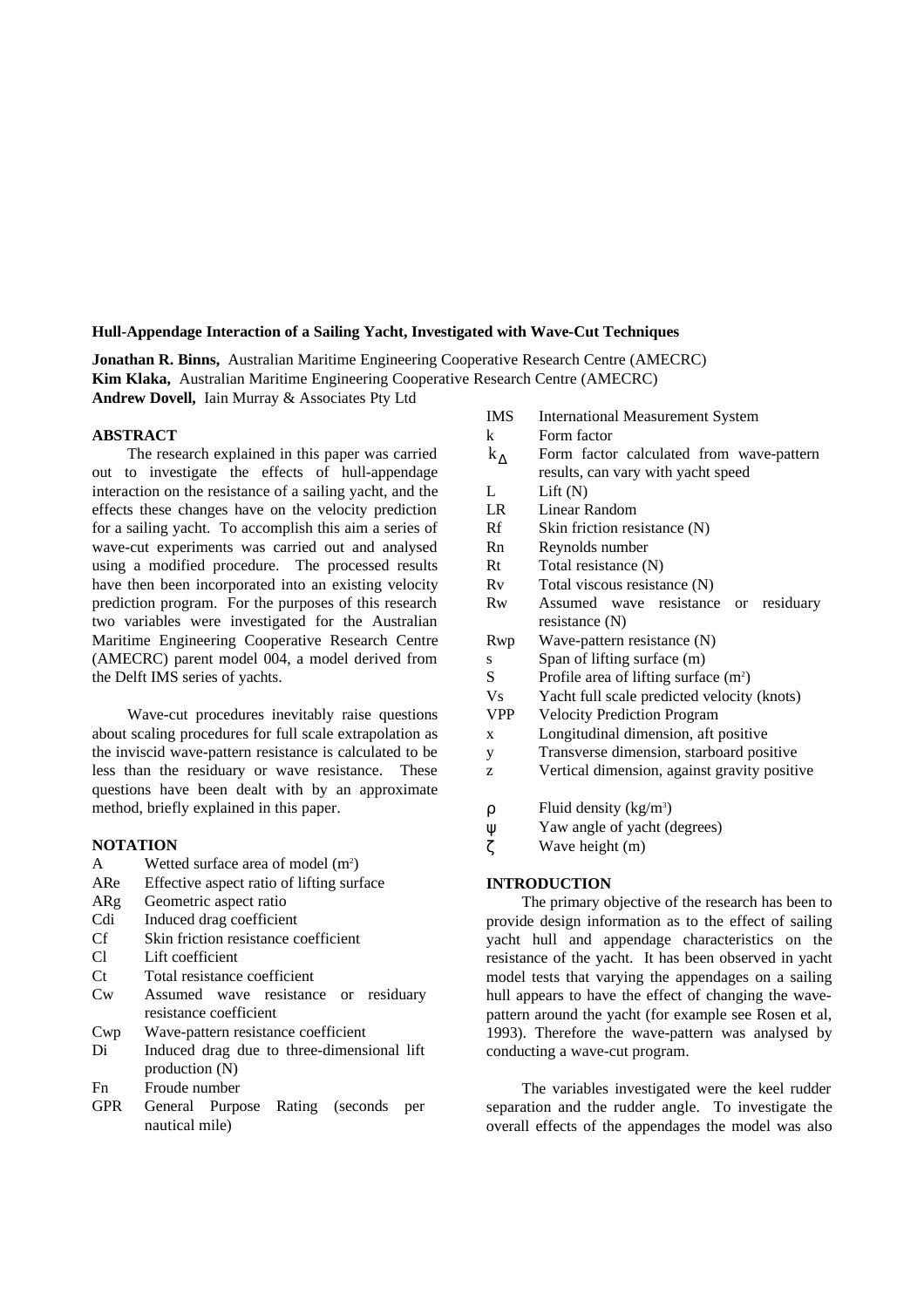tested with no appendages, with keel only and with rudder only. Fig. 1 shows the six profiles of the models that were tested. It was found that the best performance prediction was obtained by locating the rudder as far aft as possible, with the smallest rudder angle possible. However, the steps taken in this research required some assumptions, which should guide the applications of this basic design principle (see Binns, 1996).



Fig. 2 Model configurations tested

By using wave-cut techniques it is possible to shed some light on the subject of scaling the results from the model to the prototype yachts. It has been concluded from this research that using a standard resistance scaling scheme the wave-pattern resistance

is probably being overestimated, resulting in a 12% over prediction of the total resistance.

The tank tests required for this research were carried out in the AMECRC towing tank based at the Australian Maritime College (AMC), Launceston, Tasmania. The tank has a rectangular cross section with a length of 60 m, width of 3.5 m and depth of 1.5 m.

## **DIVISION OF RESISTANCE**

#### **Basic Principles**

In order to analyse the resistance of a sailing yacht it is extremely useful to divide the total resistance into components. This is because the total resistance is due to fairly distinct phenomena and so different assumptions may be made for each component allowing for different prediction methods to be employed. Furthermore, the division of resistance becomes critical when work is to be carried out at model scale and extrapolated to full scale.

The resistance of a sailing yacht may be divided into three broad groups. The first group is that associated with gravity forces, the second that concerned with viscous forces and the third that due to the generation of lift on a three-dimensional body. The first group can be described by the wave surface energy around the yacht. The second and third groups can be observed and evaluated by measurements of the detailed sub-surface velocity field around the hull. Then these three components of resistance may be added to give the total resistance, easily measured at model scale as the force required to tow the vessel.

A hierarchy of yacht resistance could be visualised as follows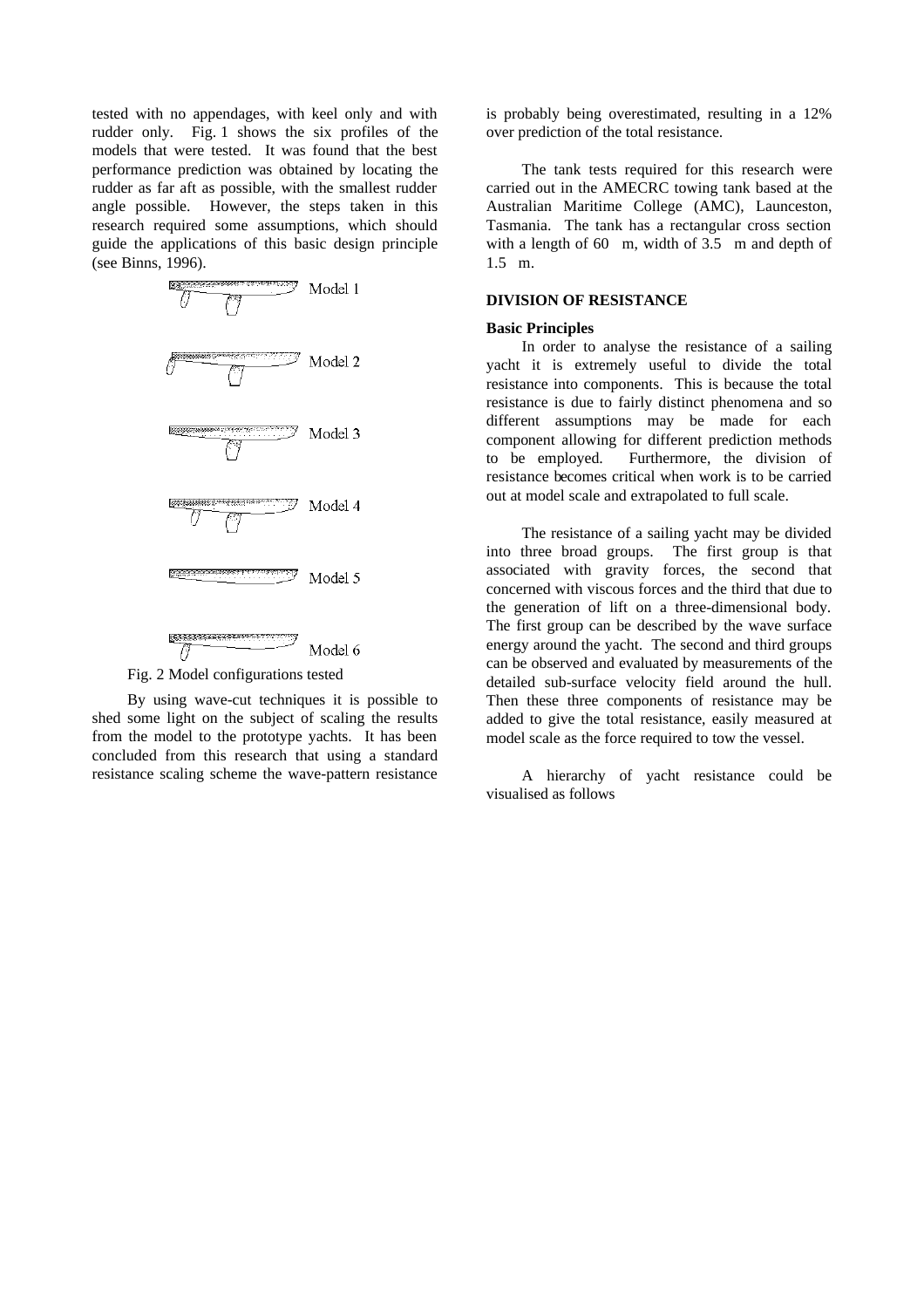

Fig. 3 Resistance hierarchy diagram.

In this diagram wave-breaking resistance is seen to contribute to two resistance components. Also on the diagram groupings of resistance components have been shown for Reynolds and Froude scaling portions. The dashed lines show where traditional scaling methods divide the total resistance, and the solid lines show where wave-cut guided scaling methods divide the resistance. This shall be discussed in the following sections.

Mainly due to the thin nature of most ships, the resistance due to viscous effects can be fairly well predicted by approximating the vessel to a flat plate. The third resistance group can be accurately predicted by potential flow theory at small angles of attack. By using these assumptions the wave resistance can be measured by subtracting the calculated viscous resistance from the total resistance. Generally this procedure is sufficient when separation of the flow around the vessel is small.

In order to create side forces sailing yachts usually need to advance through the water with an angle of yaw. The side force can then be created by a symmetric lifting surface, for example a keel. The angle of yaw also creates a lot more separation around the hull and so increases the viscous resistance. This increase cannot be described by the use of a simple skin friction coefficient. Therefore in order to separate the resistance due to waves and the viscous

resistance it is necessary to measure one or the other. If the relationship between wave height and wave energy is known, the wave-pattern resistance can be determined by measuring the wave-pattern around the yacht (Eggers et al, 1967); this is the basis of the research described here.

#### **Scaling of Resistance Components**

The laws of similitude have been well documented in the past and so will not be dealt with here (see for example Harvald, 1983, pp 39-42), suffice to say that viscous resistance requires Reynolds scaling whereas resistance due to gravitational forces requires Froude scaling.

A traditional approach to the problem of scaling model resistance which seems to be fairly widely used is that first described by Hughes and later modified by Prohaska (see Hughes, 1966). This method involves using a skin friction coefficient such as

$$
Cf = \frac{0.075}{\left(\log_{10} \text{Rn} - 2\right)^2},\tag{1}
$$

where Rn is the Reynolds number. The total viscous resistance will be a multiple of this skin friction coefficient, to account for the viscous resistance difference between a flat plate equivalent and the model. This multiple, or form factor, can be calculated by extrapolating the total resistance to a zero Froude number equivalent, at which point the resistance will be entirely viscous. Then it is required to assume that the form factor will not change with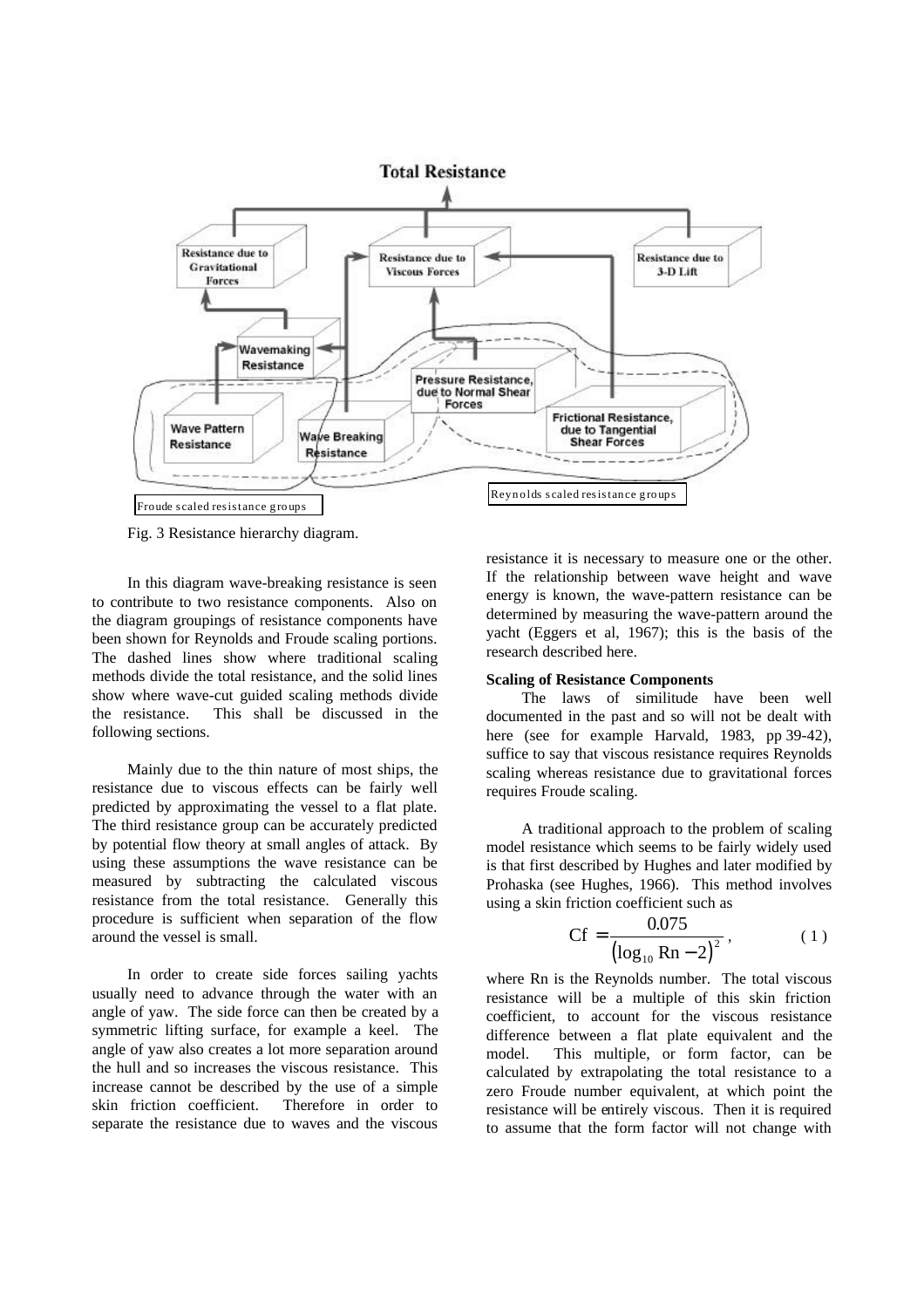Froude number, thus allowing it to be used at any model or full scale speed.

The viscous resistance can then be subtracted from the total resistance of the model to give the residuary resistance, which is assumed to be the wave resistance. This procedure can be illustrated by the following equation

$$
Rw = Rt - (1 + k)Rf , \qquad (2)
$$

where Rw is the assumed wave resistance, Rt is the total resistance, k is the form factor and Rf is the frictional resistance. All of these values are for model scale. At this point the total resistance of the vessel has been sufficiently decomposed for it to be extrapolated up to full scale. This can be done by scaling the wave resistance by Froude scaling and then predicting the viscous resistance for the appropriate full scale Reynolds number. The skin friction formula quoted above can be used with the form factor calculated from model results to give the full scale total viscous resistance.

A modification to this basic procedure is one of the final outputs of the research described here. By performing a wave-cut on a model yacht it is possible to determine how much energy (therefore resistance) is required to produce the wave-pattern around the vessel. This energy could therefore be thought of as the true wave-pattern resistance for the yacht, which is the portion of the resistance which requires Froude scaling.

## **A POSSIBLE SCALING PROCEDURE USING WAVE-CUT RESULTS**

#### **Upright Resistance Analysis**

By using wave-cut analysis the actual inviscid resistance associated with the generation of waves can be calculated, the coefficient of this resistance is called Cwp. By subtracting this coefficient from the total an effective zero Froude number condition can be obtained. Then defining the form factor as an expression of the difference between the resistance of a flat plate and that of the specific vessel at zero Froude number, the form factor could be calculated using the following formula

$$
(1 + k_{\Delta}) C f = Ct - Cwp . \qquad (3)
$$

When  $k_{\Delta}$  is calculated it is found to vary with model speed. Then it is required to assume that the value of  $k_A$  will remain constant for a model and a full scale prototype at the same Froude number, yaw, heel, rudder angle and keel rudder separation and is independent of Reynolds number. The total viscous resistance can then be thought of as being partly

Froude scaled and partly Reynolds scaled as the Cf value is Reynolds number dependent.

#### **Yawed Resistance Analysis**

The decomposition of the yawed resistance for the models presents an extra variable to that of the upright case. When a three-dimensional foil produces lift it leaves trailing vortices and a starting vortex. The energy for these vortices has to come from the foil and is seen by the foil as an addition to the drag. For the purposes of this research this extra drag will be termed induced drag. It must be noted, however, that this induced drag is not the total addition to the drag due to yaw. The total drag due to yaw would consist of additions to all components of resistance. The induced drag thus defined does not include liftinduced wave-pattern resistance measured using wavecut data, because the induced drag is due to vortices generated away from the wave survey area. It was considered undesirable to put the induced drag into the form factor  $k_{\Delta}$  as the comparison to upright runs could lead to incorrect conclusions. Therefore an estimate for the induced drag was required.

#### **Basic Theory**

By consideration of the downwash induced by the trailing vortices, the induced drag can be calculated for irrotational ideal flow, see Duncan et al, 1970, pp 604-607. The result is that the induced drag coefficient can be calculated from

$$
Cdi = \frac{Cl^2}{\pi \text{ ARe}},\tag{4}
$$

where ARe is the effective aspect ratio for an elliptic lift distribution. The effects of not having an elliptic lift distribution can be assumed to be included in the calculation of the ARe. Also in Equation  $(5)$  Cl is the lift coefficient defined by

$$
Cl = \frac{L}{0.5 \rho V s^2 S},
$$
 (6)

where L is the total lift from the foil, ρ is the water density, Vs is the flow velocity and S is the profile area of the foil. Similarly, Cdi is defined as

$$
Cdi = \frac{Di}{0.5\rho Vs^2S},
$$
 (7)

where Di is the induced drag. The effective aspect ratio, ARe, must be calculated from experimental results, and then Cdi can be converted to be nondimensionalised with respect to the wetted surface area of the model, so that it can be compared to other drag coefficients.

## **Calculation of ARe**

Assuming that all other components of the resistance remain constant with Cl, then from Equation ( 8 ) ARe can be calculated from the slope of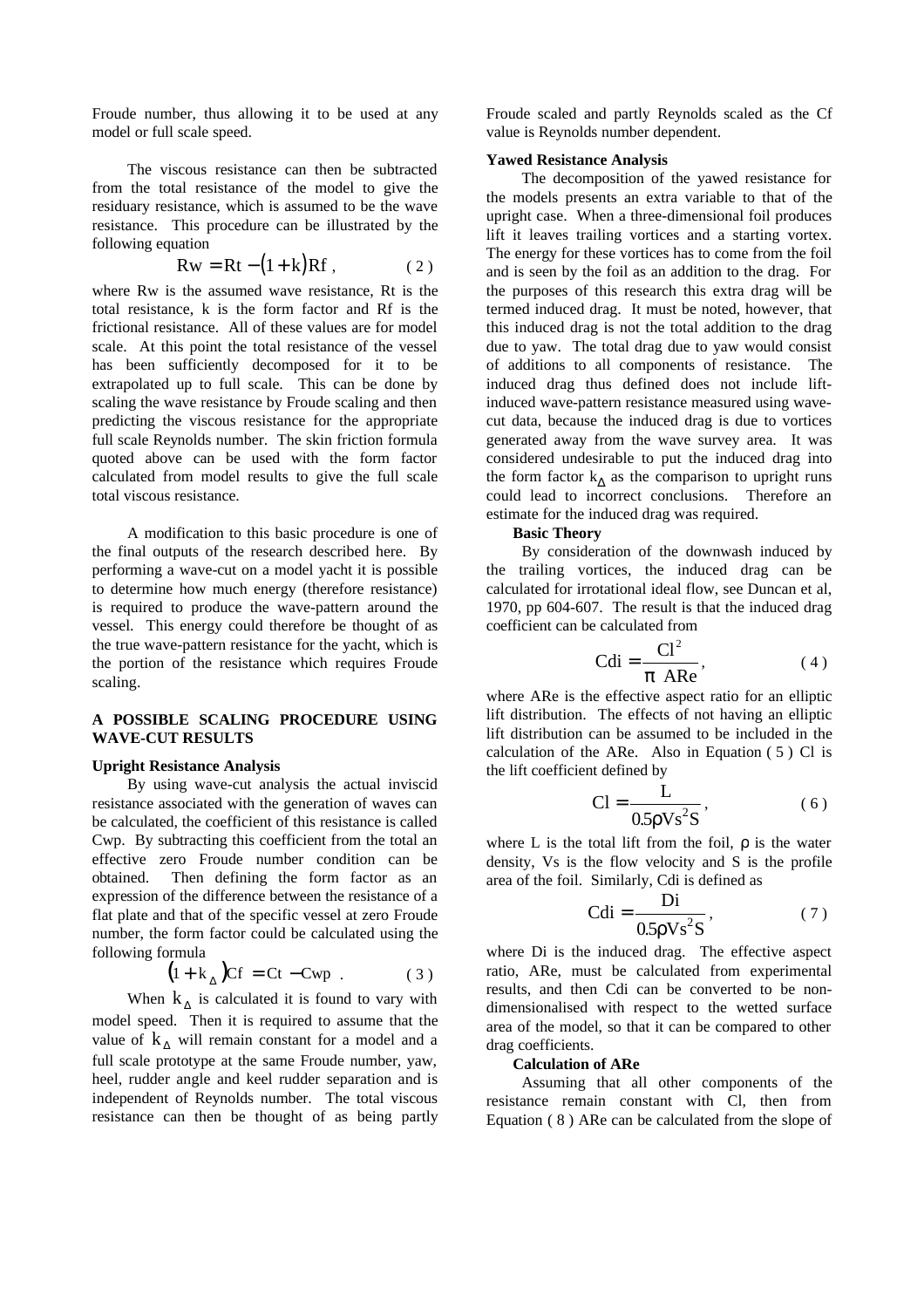the graph of Ct to  $Cl<sup>2</sup>$ . From the wave-cut analysis it is immediately apparent that the Cwp coefficient rises steadily with yaw angle for high speeds, therefore in order to calculate Cdi directly from the slope, it is required to assume that the change in  $k_{\Delta}$  exactly offsets the growth in Cwp for these speeds, which would seem very unlikely. However, for low speeds it would appear that Cwp is not varying greatly with yaw. Assuming that the slope of the graph of  $k_A$  would follow a similar trend at the lower Froude number, ARe can be calculated from the slope of the low Froude number Ct curve. Then if it is assumed that ARe does not vary with speed, the ARe calculated from low speed runs may be used for high speed runs, and then Cdi may be calculated for each run using Equation ( 9 ). This procedure has the implication that ARe is dependent on heel angle and vessel parameters only, which mirrors an empirical approach suggested by Gerritsma, 1993, pp 237-238. A physical interpretation of this is that the efficiency of the foil due to three-dimensional effects is only dependent on heel and vessel parameters. Here the reduction of efficiency due to three-dimensional effects is due to tip vortex production, which arises from span-wise flow across the foil.

## **HULL-APPENDAGE INTERACTION EVIDENT IN WAVE-PATTERN**

## **Overall Effects of Appendages**

**Upright runs, 0° heel, 0° yaw**

Tests were carried out for the basic AMECRC 004 parent hull without appendages, with rudder only, with keel only and with both keel and rudder. By examining the relative resistance components of these runs it is possible to determine the effects each appendage will have on the overall flow around the yacht. The graph of Fig. 4 shows the normalised total resistance components. For each speed the total resistance was normalised by dividing by the maximum total model scale resistance of the four runs for that speed.

The model numbers refer to those given in Fig. 5, error bars have been drawn on this graph based on the random errors from repeatability tests. It can be seen from Fig. 6 that a large increase in resistance is obtained when the keel is added to the model for both cases of with and without a rudder. Fig. 7 is a similar plot of normalised resistance for Rwp, the wave-pattern resistance.



Fig. 8 Effect on Rt of adding appendages (Rt has been normalised)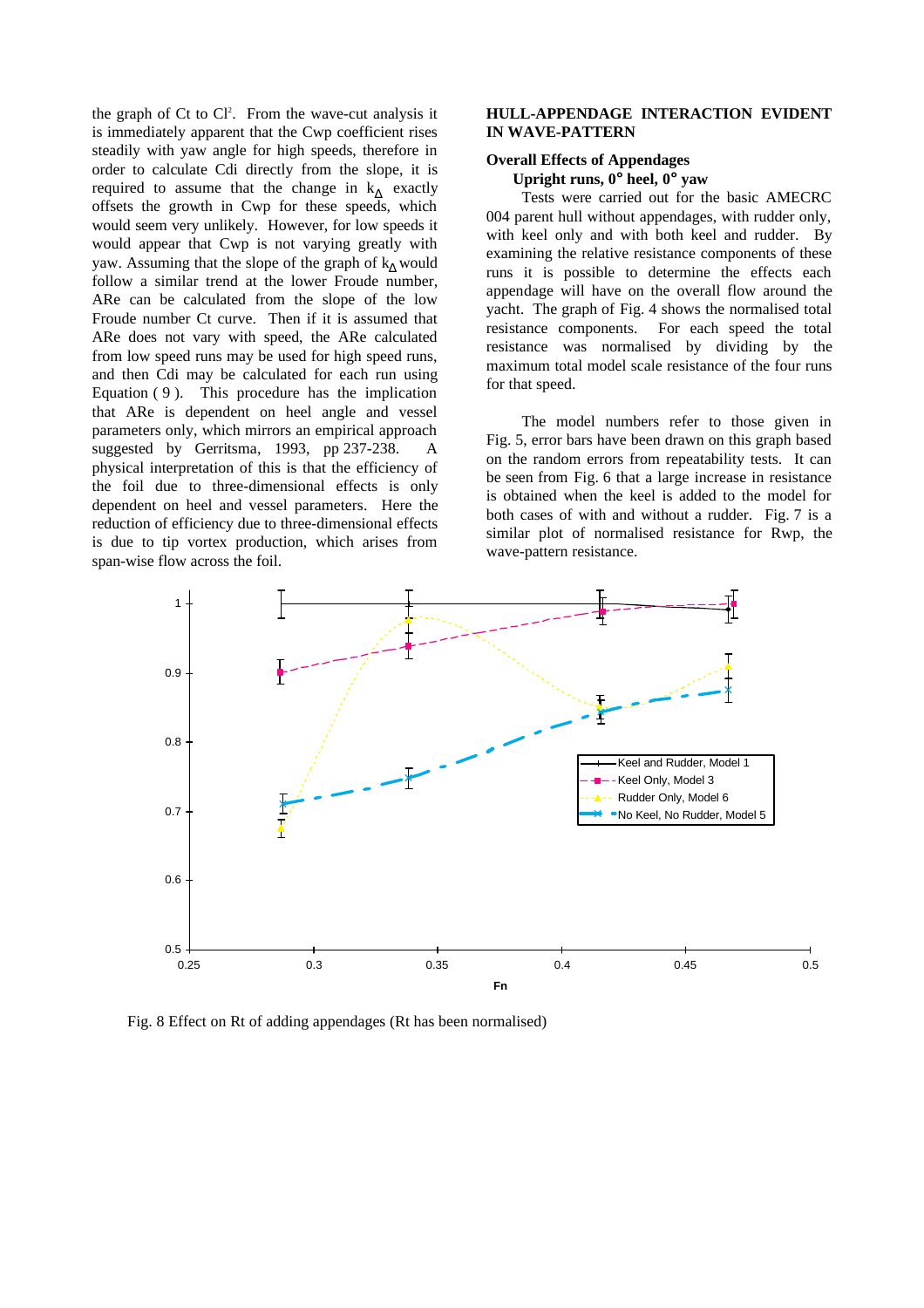

Fig. 9 Effect on Rwp of adding appendages (Rwp has been normalised)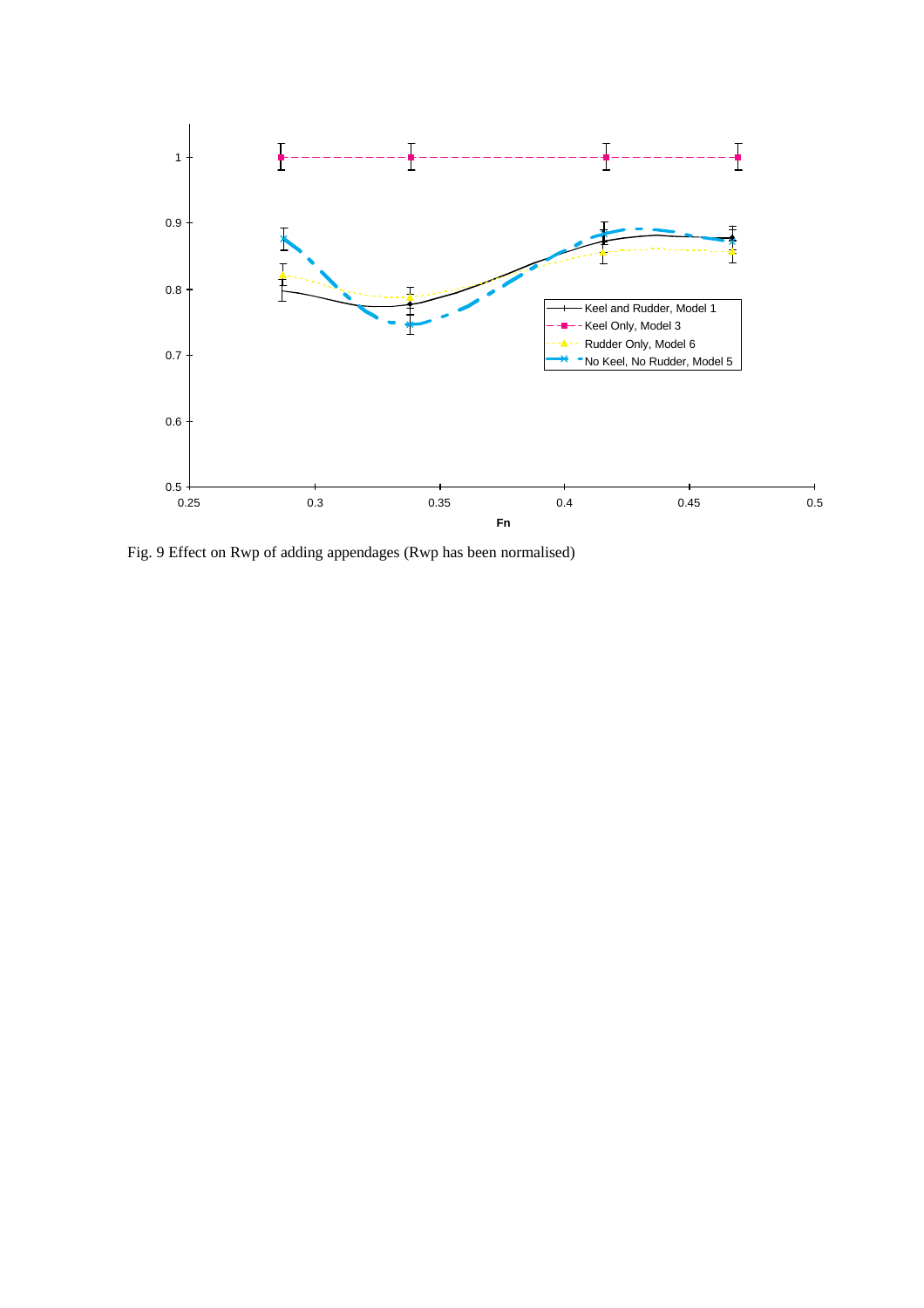From Fig. 10 it would appear that adding the rudder will nearly always result in a decrease in wavepattern resistance.

Then taking the total resistance minus the wavepattern resistance we get the viscous resistance. A plot of the normalised viscous resistance has been shown in Fig. 11. The effect of adding a rudder can be seen to increase the viscous resistance, mirroring the results for the total resistance.

The reduction of wave-pattern resistance by adding the rudder is thought to be due to the wave field created by the rudder, which appears to oppose the wave-pattern of the hull. This was tested theoretically by calculating the positions of the troughs and crests of a Kelvin wave-pattern produced by bodies positioned at the leading edges of the keel and rudder. A detailed description of the graphical method used to calculate crest lines for a Kelvin wavepattern can be found in Marr, 1994, pp 3-5. The position of the apex of the sectors containing the Kelvin wave-pattern was calculated from a guideline found in Newman, 1977 p 275, in which it is quoted that the apex should be upstream of the bow of a ship typically by one ship length. For the cases of the rudder and the keel one ship length was taken to be the length of the chord at the root of the foil. This

pattern was then superimposed on the wave-pattern determined from experiments. It was assumed that if either appendage created a trough where the main hull had a crest it would reduce the overall wave-pattern resistance. The conclusion from this analysis was that adding the keel should increase the wave-pattern resistance, because the crest lines from the keel generally lie on crest lines from the bare hull; whereas adding the rudder should reduce the wave-pattern resistance, because the crest lines lie on troughs from the bare hull. As stated above this is also the conclusion drawn from the wave-cut experiments. The rudder has more effect on the model with keel only (as compared with the bare model) because the waves are larger for this model and so interferences within the wave-pattern have more effect.

However, the addition of the rudder will also add to the viscous drag (both form drag and skin friction). In the runs shown above, except for the highest speed, the increase in Rv due to adding the rudder outweighs the decrease in Rwp. However, at full scale the relative importance of Rv is reduced slightly and so the trends in Rt could be reversed if the scale difference is large enough. For example the normalised total resistance plot of Fig. 12 plotted for full scale is reproduced in Fig. 13.



Fig. 14 Effect on Rv of adding appendages (Rv has been normalised)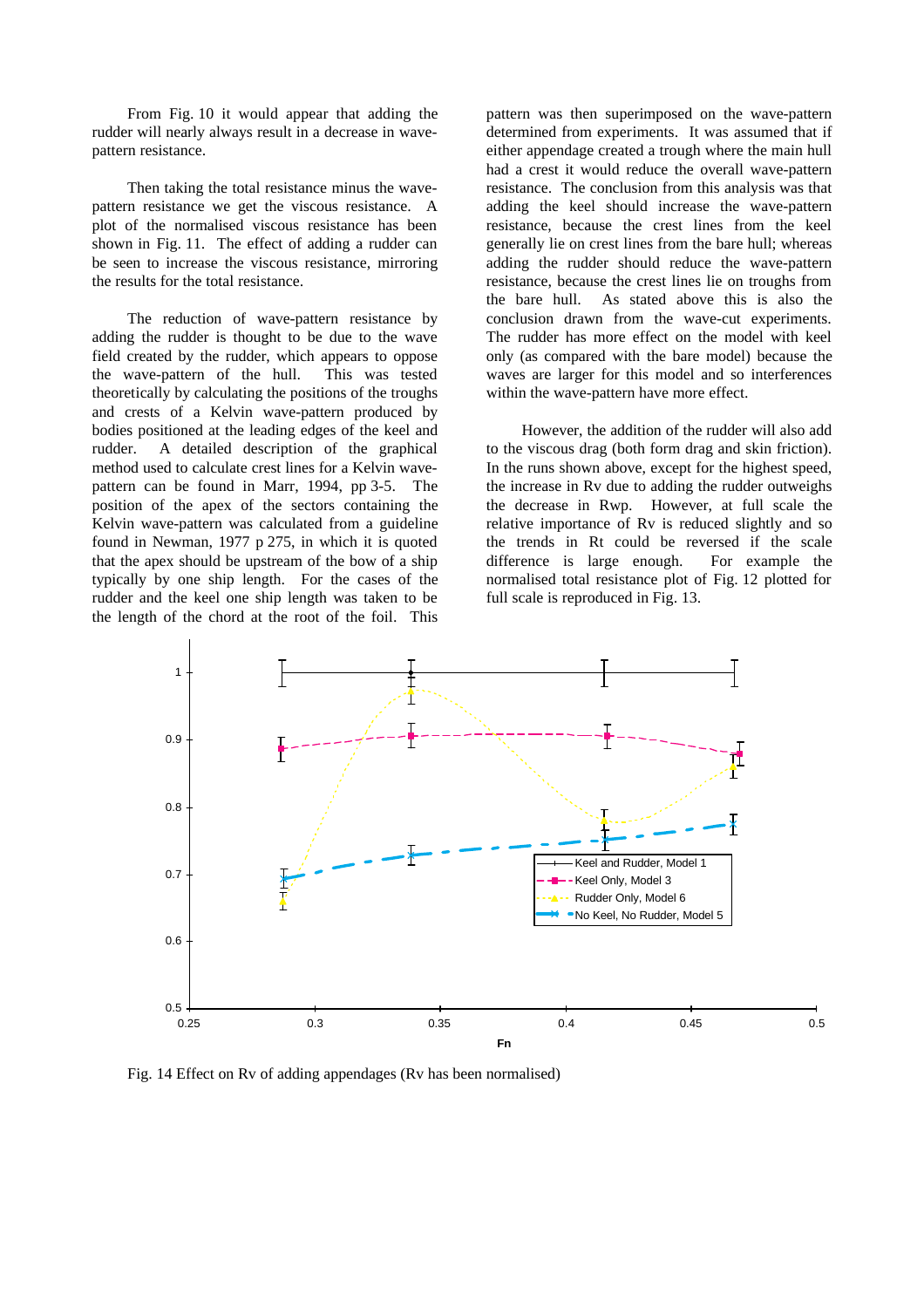





Fig. 16 Rwp normalised for 20° heel 1° yaw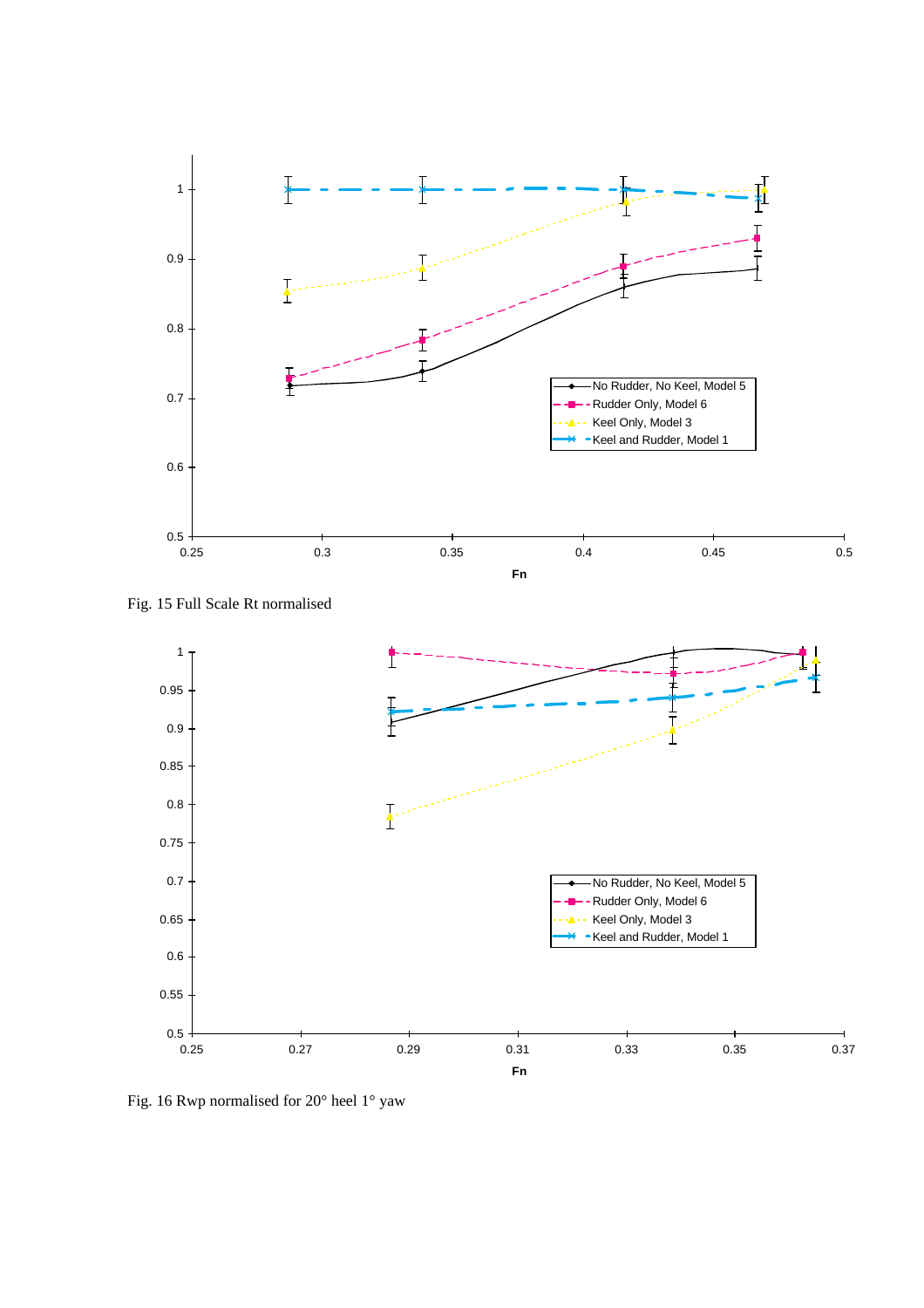## **Heeled and yawed runs**

The conditions which were examined in detail were for heels of 10° and 20°, and yaws of 1°, 3° and 5°. The same method for normalising the resistance was used, that is dividing by the largest resistance value for each Froude number on the graph. An example of the normalised wave-pattern resistance has been shown in Fig. 17 for 20° heel and 1° yaw. It would appear from the 12 runs presented in Fig. 18, and a further 60 similar runs (not shown here), that the wave-pattern resistance is reduced by adding the keel and increased by adding the rudder under some conditions. Clearly the simple rule of opposing wave fields is not working in these runs. The change in the flow velocity in the midships section due to the lift being produced by the keel has changed the trends in the wave-pattern resistance. However, creating similar flow changes around the stern would appear to produce different trends. Theoretical and experimental investigations have been carried out in other research upon wave-patterns within which lift is being produced. For example wave-pattern research reported by Kuhn and Scragg, 1993, which was conducted on a surface piercing foil. This research found that the wave-pattern resistance would increase with increasing lift on a surface piercing foil. The increase in wave-pattern resistance between the foil at  $0^{\circ}$  yaw and at  $4^{\circ}$  yaw was found to be about 60%, which was measured by wave-cut techniques and predicted with inviscid approximations. Therefore the reduction in wave-pattern resistance shown in Fig. 19 with the addition of the keel is thought to be due to

interference of the keel wave-pattern and that of the hull.

Also, when the rudder is added to the bare hull the wave-pattern resistance only appears to change at the lowest speed (Fn =  $0.286$ , full scale speed = 5.50 knots), within experimental error. For this speed the bare hull had an average of 13% less wave-pattern resistance for 10° heel 1° yaw, 20° heel 1° yaw and 20° heel 3° yaw. The waves created by the keel in the above conditions would appear to be out of phase with the yacht's wave-pattern thereby reducing the overall resistance. However, if the rudder is added to the hull with the keel attached, the wave-pattern resistance is definitely increased. This would lead to the conclusion that adding the rudder only increases the wave-pattern resistance of the yacht when it is apparently out of phase with the waves created by the keel producing lift, thus adding to the waves created by the hull. The fact that the rudder decreases the wave-pattern resistance for the lowest speed and the small yaw angles for the bare hull would tend to indicate that the same phenomenon is apparent for these runs as is for the upright runs mentioned above. This is quite possible under the hypothesis presented in this paragraph as there is very little lift being produced for this condition.

Fig. 20 is a graph of normalised total resistance for the same heeled and yawed condition.

.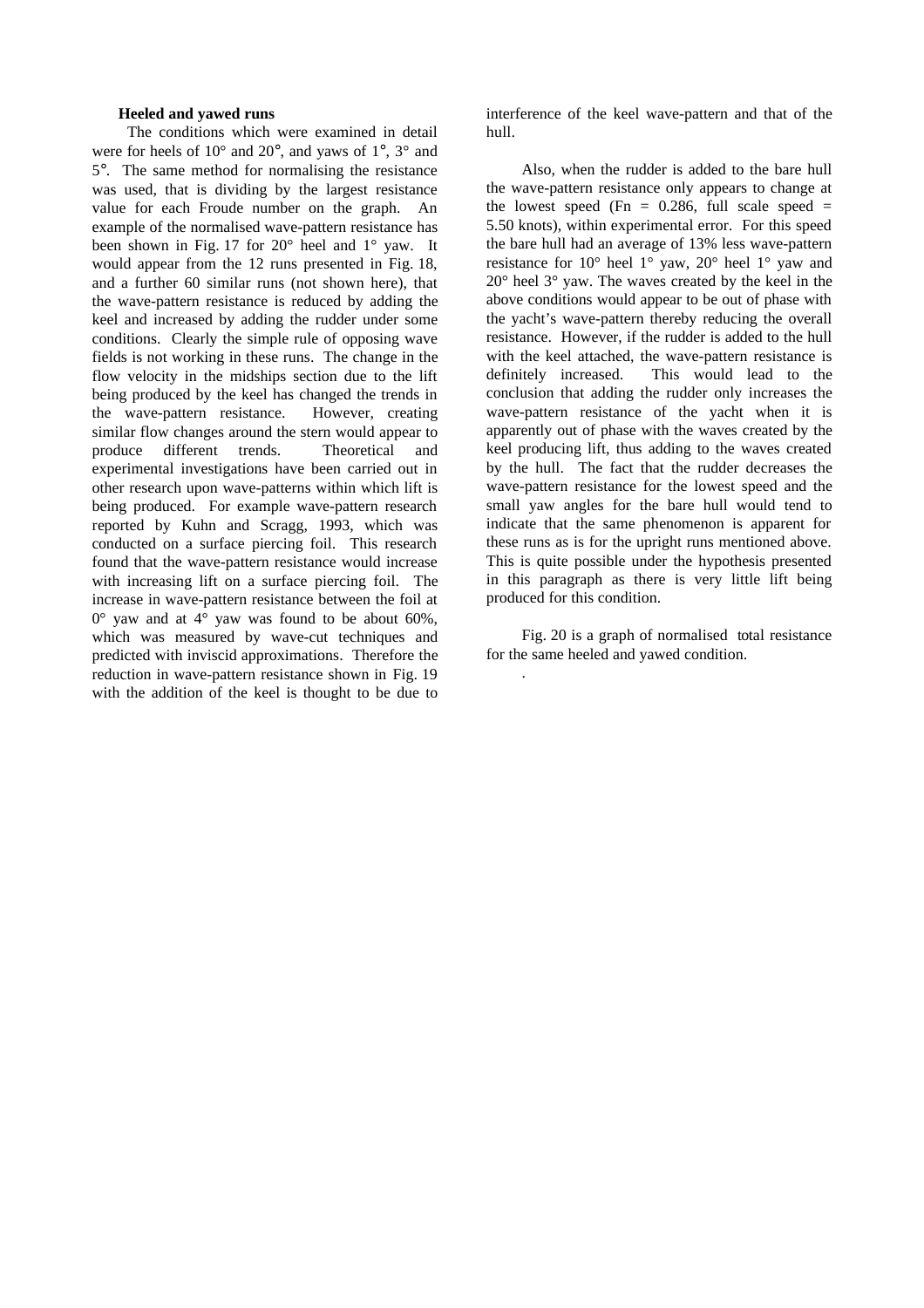

Fig. 21 Rt normalised for 20° heel 1° yaw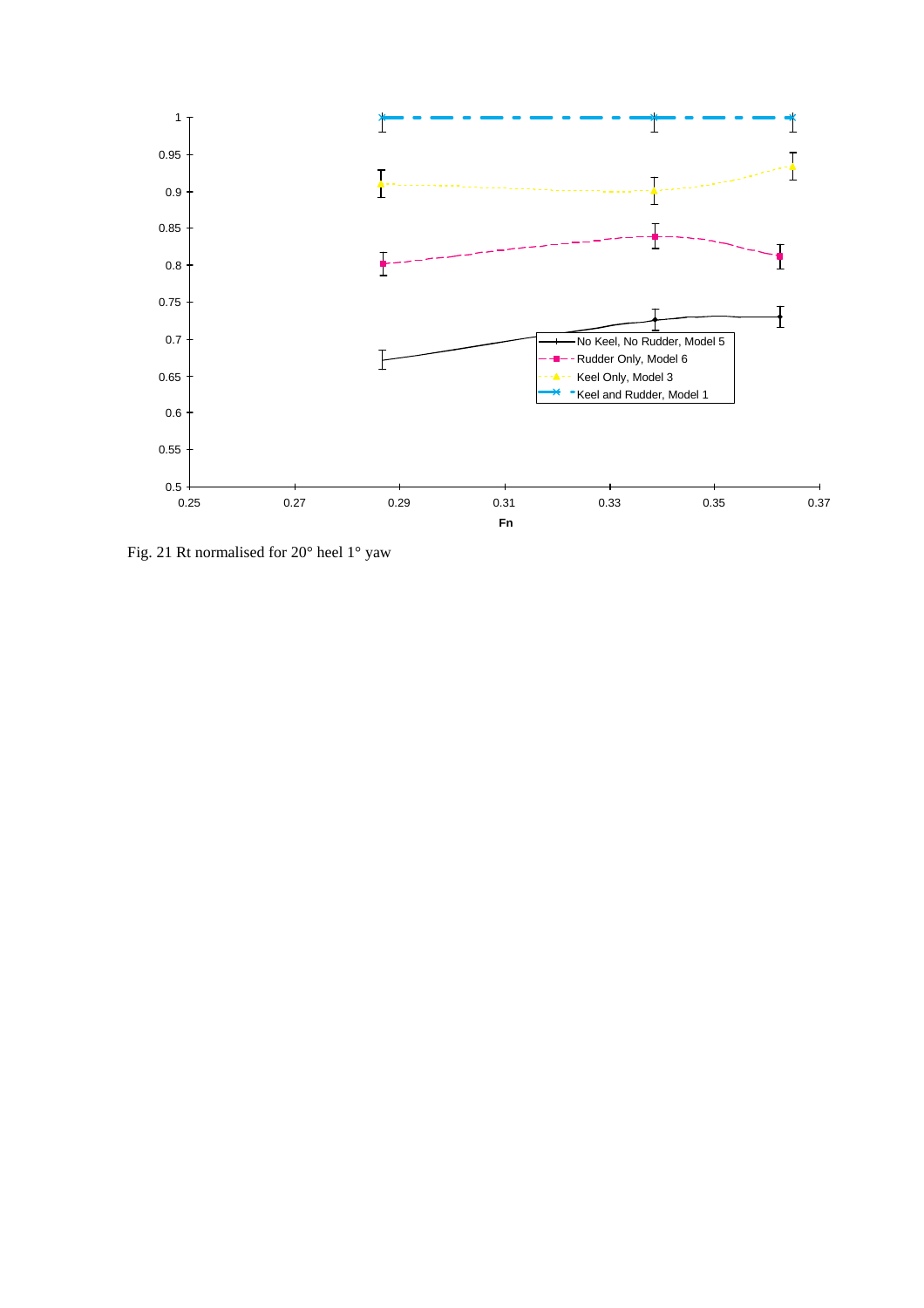Here the total resistance would appear to be following much more predictable trends, in that adding an appendage increases the resistance, and adding the keel increases the resistance more than adding the rudder does. It is also worth noting that the changes in total resistance are much larger than

those for the wave-pattern resistance. This would tend to suggest that the effect of adding appendages is mainly seen in the viscous resistance and the induced drag. The viscous resistance has been graphed in Fig. 22.



Fig. 23 Rv normalised for 20° heel 1° yaw



Fig. 24 Calculated Di normalised for 20° heel 1° yaw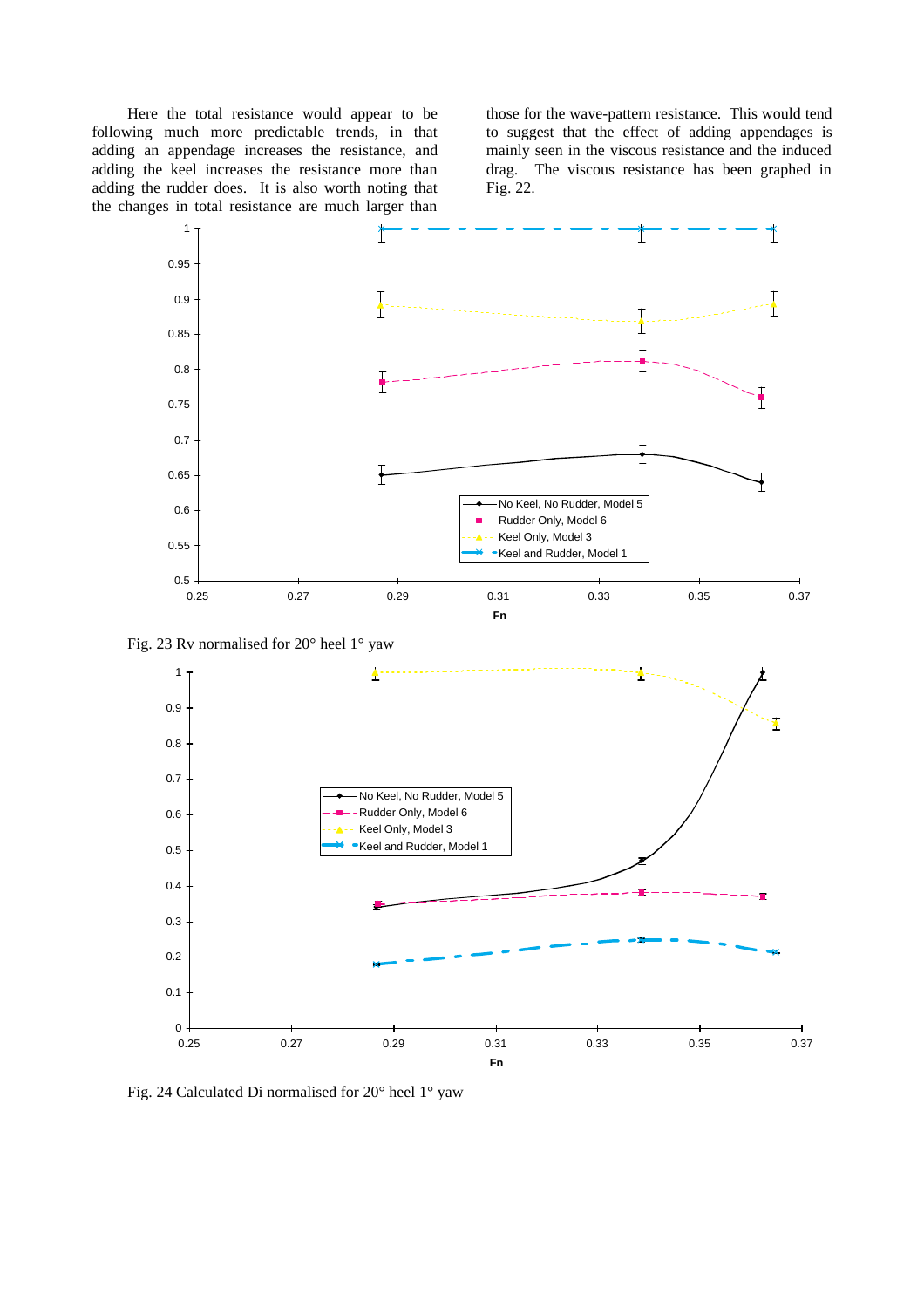Rv of Fig. 25 can be seen to be mirroring that of the total resistance.

Fig. 26 shows the normalised induced drag, calculated using Equation ( 10 ). The vertical axis on this graph has been shifted relative to the previous graphs to give a zero origin. The graph appears very strange at first, because the highest induced drag is shown for the model with the keel only. An explanation for this must start with considering that the coefficient of induced drag Cdi is calculated using Equation ( 11 ). Therefore, an increase in induced drag is due to either an effective aspect ratio decrease or a lift increase. The calculated effective aspect ratios for the two models show a 30% change, however, the change in induced drag was of the order of 80%. Therefore the lift must have increased for Model 3. This was shown in the experimental results for the lift. For the lowest speed graphed in Fig. 24 the measured model scale lift for Model 3 was 6.78 N, whereas for Model 1 it was 3.36 N.

Model 3 creating more lift than Model 1 appears to show an error, because Model 3 has less lifting surfaces than Model 1. However, the rudder is operating in the downwash of the keel and could therefore produce negative lift. This is also shown by the longitudinal centre of effort of the model, which is further forward for Model 1 than for Model 3. It was calculated (by inviscid theory, see Houghton and Brock, 1970, pp 370-374) that the downwash angle for this model is approximately equal to 70% of the angle of yaw, therefore at one degree yaw and one degree rudder angle relative to the yacht, the rudder is actually at 1.3° to the flow. To make negative lift the rudder is required to be at a negative angle to the flow, therefore either there is an error in the rudder setting or the assumptions required to calculate the downwash angle are not quite valid. The assumptions required are that the keel lift distribution is elliptic, that the rudder is located in the same plane as the wake of the keel (see Houghton and Brock, 1970, pp 371-372) and finally that the flow is not disturbed by the hull of the yacht.

The final assumption has definitely been broken as the bare hull would appear to be capable of turning the flow towards the stern. This can be seen when examining the results for the hull with no keel and no rudder attached. For all of the heeled and yawed runs for this condition, using the sign convention shown in Fig. 27. A positive lift (along the y-axis) was measured with a negative yawing moment about the vertical axis. For most runs with the bare hull it is not possible to calculate with any accuracy the longitudinal centre of effort of the lift force. This is because with the errors on the lift measurement it is essentially zero, but the yaw moment is definitely negative. Therefore, the hydrodynamic forces on the hull create a pure moment on the hull (with no lift). There was, however, one extreme condition run for which it can be calculated that the longitudinal centre of effort is 4.7±2 m forward of the bow. Then by using a method described as slender body theory in Nomoto and Tatano, 1979, pp 76-80, a theoretical prediction for the centre of effort can be calculated. This calculation results in a predicted centre of effort of 3.73 m forward of the bow. Therefore, it can be concluded that the situation seen in the experiments is also predicted to a certain degree in theory.

This is possible if the flow is turned around the yacht, thus providing a negative lift force on the stern of the yacht. The hypothesis can be better understood by examining the following two-dimensional schematic diagram.



Fig. 28 Possible two-dimensional streamlines to give positive lift and negative yaw moment

Fig. 29 is a view looking up at the bottom of the hull, and shows a possible set of streamlines in one plane which could give a positive lift and a negative yaw moment. This combination will then give a longitudinal centre of effort well forward of the bow, resulting in the yacht wanting to steer to windward, or weather helm. It is therefore possible to give the rudder negative lift, as seen in the results mentioned above.

This feature was further investigated by examining the tests done for 20° heel and 5° yaw. For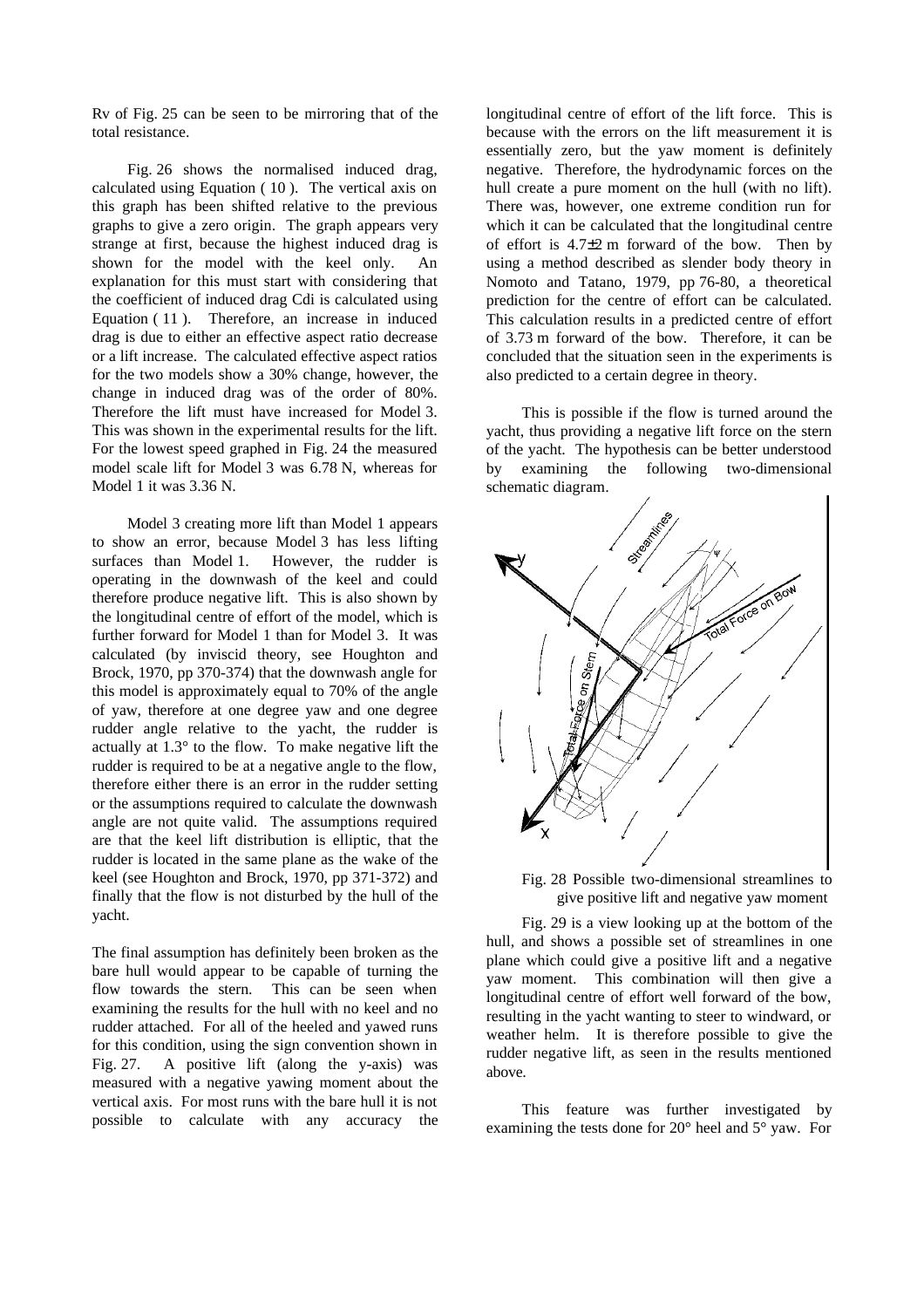this case it was concluded that the rudder was not generating negative lift, as the lift increased and the centre of effort moved aft for Model 1 when compared with Model 3. It is believed that there are two reasons for the difference. Firstly, the rudder would be coming out of the plane of the wake of the keel, thus reducing the velocity of the fluid from the tip and root vorticies of the keel, therefore reducing the downwash angle. Secondly the yacht is turning the flow at the stern less at higher angles of yaw.

However, the use of a single post dynamometer makes the investigation of rudder lift difficult. This is because the yaw angle and the rudder angle are not known with high accuracy . Also the post can twist slightly due to the yaw moment experienced by the model. It is believed at this stage that the single post dynamometer has not introduced errors which affect the conclusions above. For these reasons the phenomenon described as negative lift on the rudder is the subject of further investigation.

## **Keel Rudder Separation Effects Upright runs**

Tests were carried out on three different models with varying keel rudder separation. Model 1 had the rudder in the design position, Model 2 had the rudder moved aft, and Model 4 had the rudder moved forward. The same analysis used above was carried out, resulting in the graph shown as Fig. 30 for the normalised wave-pattern resistance. The lowest speed seems to show very little change in wave-pattern resistance. The middle speed in the above graph shows the largest change in Rwp for the conditions considered. At this speed the rudder forward appears to have the lowest value for Rwp, which is thought to be due to smoothing the section area curve. Smoothing the section area curve is known to reduce the wave-pattern resistance, for example see Keuning and Kapsenberg, 1995, p 138. The same plot for total resistance is shown in Fig. 31.



Fig. 32 Effect on Rwp of keel rudder separation (Rwp has been normalised)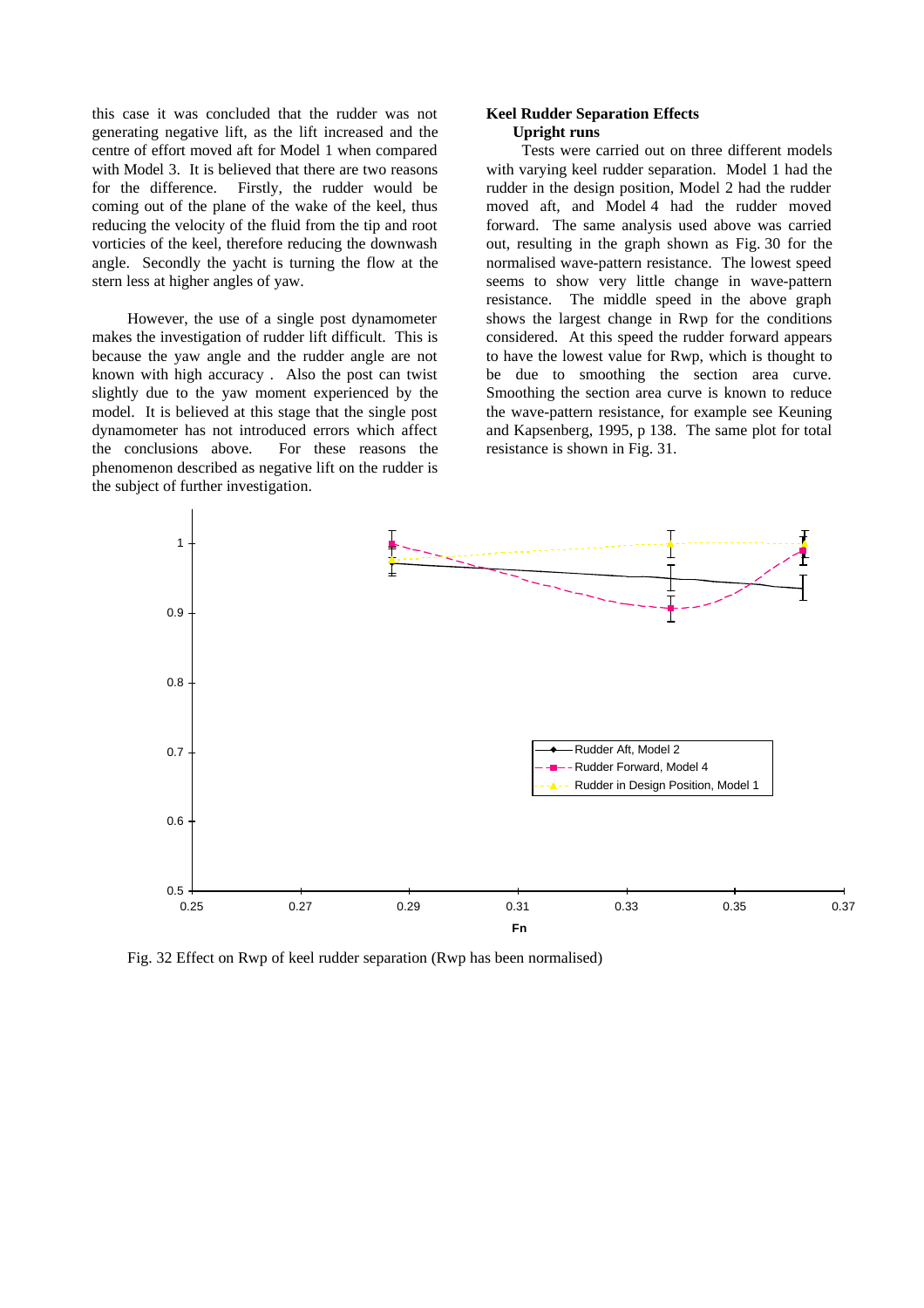

Fig. 33 Effect on Rt of keel rudder separation (Rt has been normalised)

The values plotted in Fig. 34 are extremely close together, therefore it can be assumed that at model scale the total resistance is not affected very much by keel rudder separation. A definite trend is evident suggesting that the further the rudder is moved aft the lower the total resistance will be. Fig. 35 is a plot of the viscous resistance normalised with respect to the maximum value of the three models as above



Fig. 36 Effect on Rv of keel rudder separation (Rv has been normalised)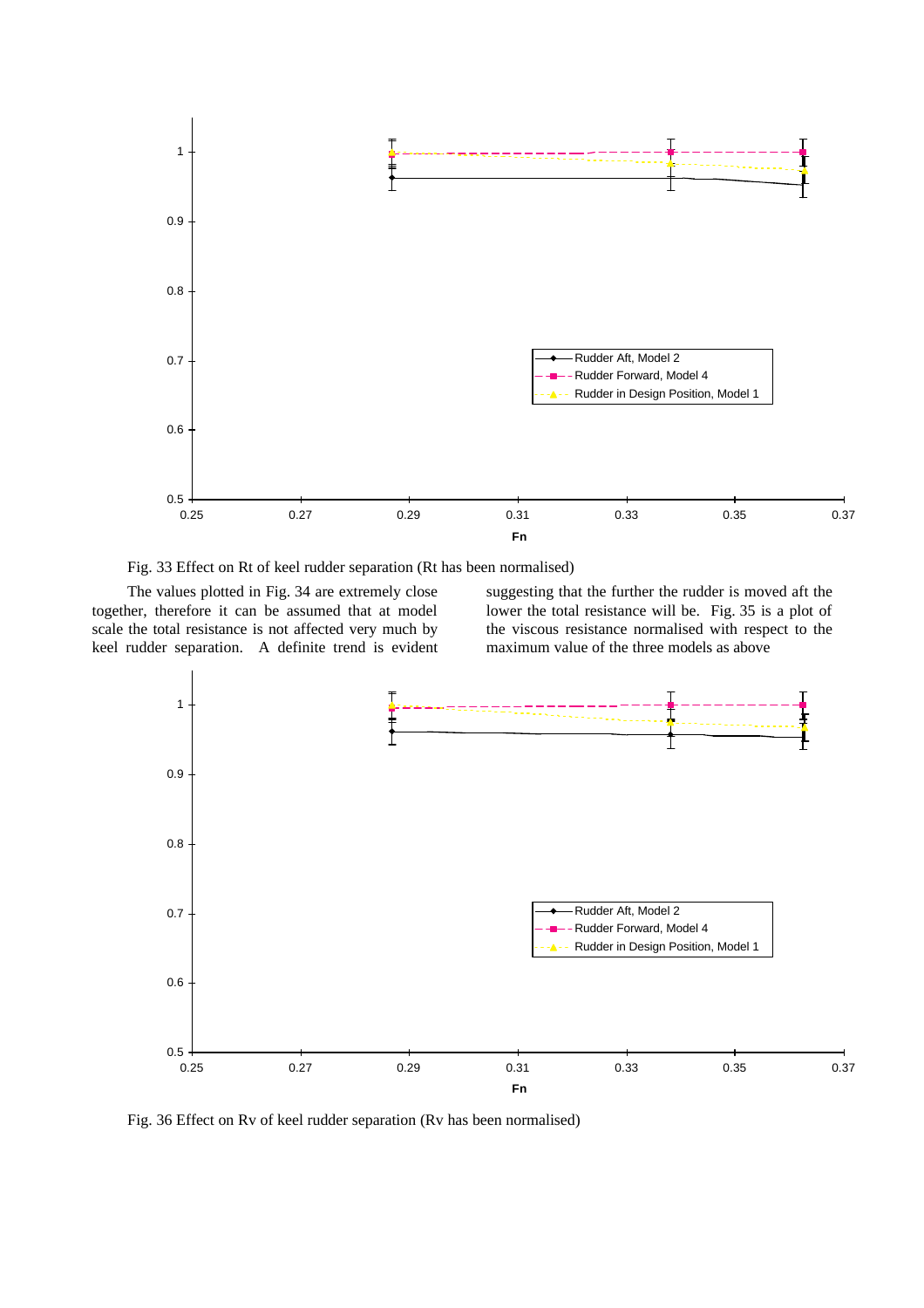Again this graph mirrors that of the total resistance, as most of the resistance is viscous resistance for these runs. Typically the viscous resistance makes up between 80-90% of the total resistance for these runs. As mentioned previously the rudder tends to emerge at higher speeds, due to large trimming moments being applied, which could account for a lot of the reduction in viscous resistance. This goes against the general rule of thumb which says that the larger the buttock angle the larger will be the viscous resistance. By the above observations it would appear that the rudder emerging outweighs this usual effect.

The largest changes are evident in the wavepattern resistance thus indicating that the wavepattern resistance is more sensitive to changing the keel rudder separation.

## **Remaining Conditions**

The remaining conditions to be considered are all heeled and yawed runs for which the keel rudder separation was varied and the rudder angle was varied. To draw definite conclusions for these runs is very difficult as so many variables are changing which need to be considered. It is for these reasons that the analyses presented above shall not be presented for these series. To get a better appreciation of what is actually happening a more detailed picture of the flow around the yacht is required.

Nevertheless the wave-pattern resistance shows a much greater difference than the total resistance when these conditions are changed. The viscous resistance constitutes the larger portion of the total resistance, and so it follows the trends of the total resistance. For example considering a low speed run, a change of 12% is evident in the wave-pattern resistance, whereas a change of only 2% is evident for the total resistance.

In the analysis presented above the interaction effects on the lift of the yacht have not been discussed. However, the change in lift due to the variables examined has been included in the following VPP analysis.

# **DESIGN GUIDELINES FROM CURRENT WORK**

The purpose of the research explained in this paper, as stated previously, is to provide design information as to the effects of hull-appendage interaction on resistance and performance. To accomplish this aim the final product must be an assessment of the relative performance effects of this interaction. The changes introduced as a result of this research have two main features. Firstly the resistance

is scaled differently, and then the effects of the rudder variables are incorporated into the VPP.

### **Scaling Modification Effects**

The changes in scaling when the wave-cut results are used have been explained above. It is sufficient here to realise that when using a traditional method of scaling, the wave-pattern resistance (here equated to the wave resistance) has been severely overestimated as compared with a wave-cut guided scaling method. Since the viscous resistance for a full scale prototype is less than the viscous resistance for a model, the total full scale resistance is reduced. Therefore the predicted velocity of the yacht will be increased. The average increase in yacht velocity was calculated to be 1.44%. From experience it is known that using tank results to predict full scale speed generally under-predicts the performance of the full scale yacht, the change to scaling methods presented here could therefore go to explain some of the difference.

To get an overall picture of the yacht's performance the General Purpose Rating (GPR) can be considered. This is a measure of a yacht's performance calculated from the VPP results. The units of the GPR are seconds per nautical mile. The wind conditions are an average of results for 8 knots and 12 knots of true wind for a linear random (LR) course. The LR course is a standard course used in the IMS handicapping system, it consists of considering that the yacht sails a straight course and that the wind angle varies for equal amounts of time between 0° and 180°. The calculated GPR figure shows a change of -2.5% when the wave-cut scaling procedure is used.

#### **Errors in performance indicators**

For the analysis presented here the most important errors are the random errors in the data. Systematic errors are of course important when considering the actual performance prediction, however these cannot be fully described without more validation, such as full scale tests.

A series of repeat runs was used to identify the random errors in the wave-pattern record. This gave an error of  $\pm 0.2$  mm in the measured wave heights. Then the systematic errors were estimated for the wave-cut spacing measurement. These two errors were added to wave-pattern profiles as Gaussian random noise and the data was reanalysed, the difference between the results for the original data and the artificially corrupted data was taken to be the error. This procedure was repeated five times for each run investigated, with different random noise. It was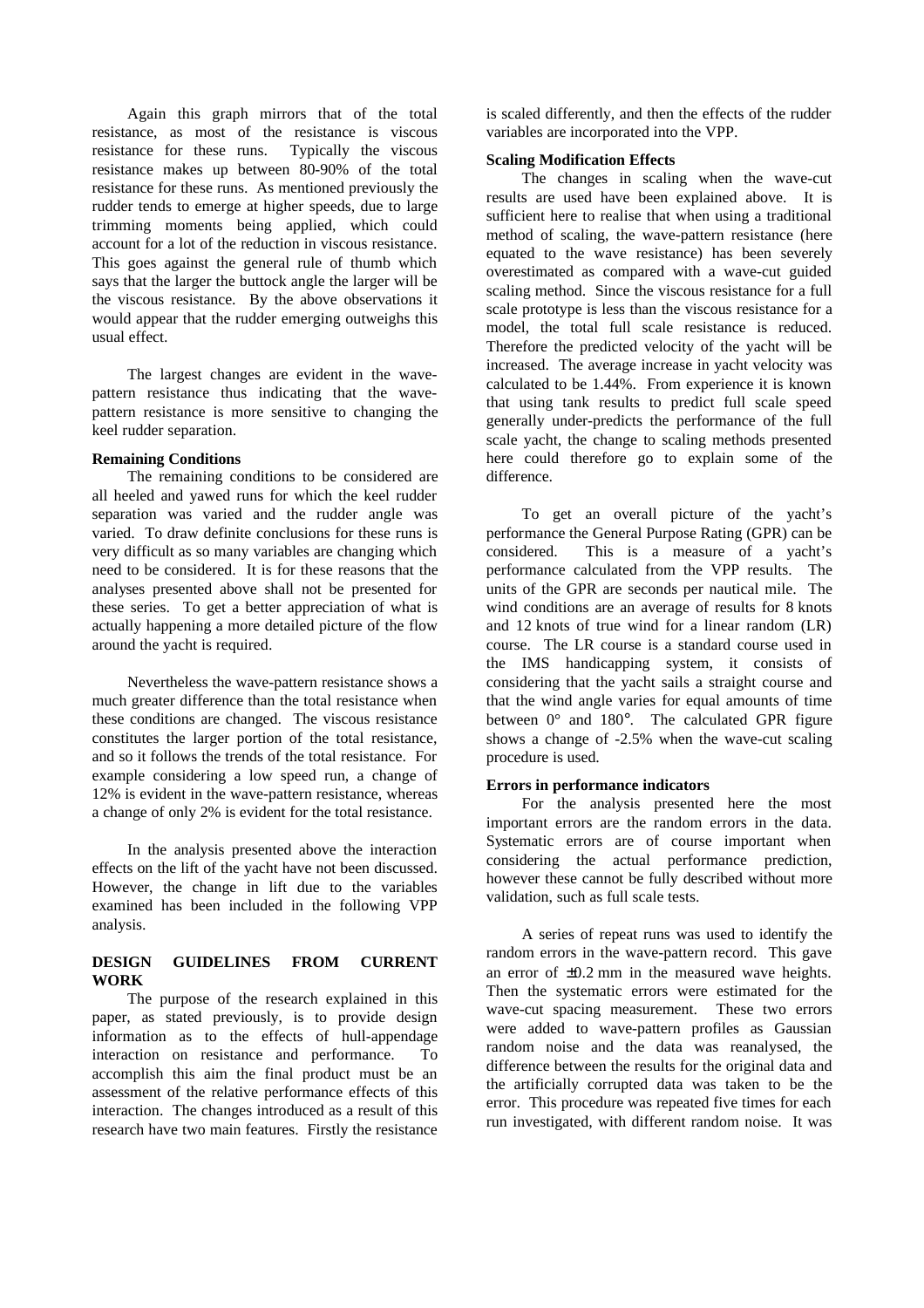calculated that the known errors present in the wavepattern resistance due to incorrect readings were 1.5%. The regression process used to incorporate the results into the VPP, by virtue of the averaging nature of regression, should help to reduce some of this error. Therefore it can be said that the total random error in resistance predictions should be less than 1.5%.

If it is assumed that a percentage change in the resistance is linearly proportional to the resulting percentage change in performance indicator, then the maximum percentage errors in each performance indicator can be calculated. Using the cases presented above, an average change in total resistance of -11.6% resulted in an average velocity change of 1.4% and a GPR change of -2.5%. Therefore if an error of 1.5% was present in the total resistance value, this would correspond to an error of 0.2% in the velocity prediction and 0.3% in GPR.

## **Rudder Variables Effects on Yacht Performance**

The effects on the yacht's performance due to the rudder variables investigated were found to be very small. Typically the changes in velocity were of the order of less than 1%. Therefore it was considered the changes in velocity were too small to draw any meaningful conclusions from polar plots of the yacht velocity. Instead the calculated GPR (defined above) can be compared for each rudder variation.

It is important to run a base case for the yacht performance first, which gives the change in predicted performance due to the wave-cut scaling technique. This was done for the full scale yacht with a keel rudder separation of 4.75 m (measured from the leading edge of the keel to the leading edge of the rudder, positive in the aft direction) and a rudder angle equal to the yaw angle at all times. This condition corresponds to the design test condition.

The way in which GPR changes with the two variables investigated is plotted in Fig. 37. In Fig. 38 the rudder angle is relative to the centre line of the yacht. From this figure it can be concluded that moving the rudder aft from the design position will marginally improve the performance of the yacht, by just greater than the random error. Moving the rudder forward by the same amount has exactly the opposite effect. Keeping the rudder at an angle of 0° appears to improve the yacht's performance by a marginal amount, whilst setting it to 5° appears to do the opposite. The greatest improvement is obtained by moving the rudder aft and reducing the rudder angle to 0°, whereas the worst performance is obtained by moving the rudder forward and setting the angle to 5°.



Fig. 39 Surface plot of % variation in GPR with rudder angle and keel rudder separation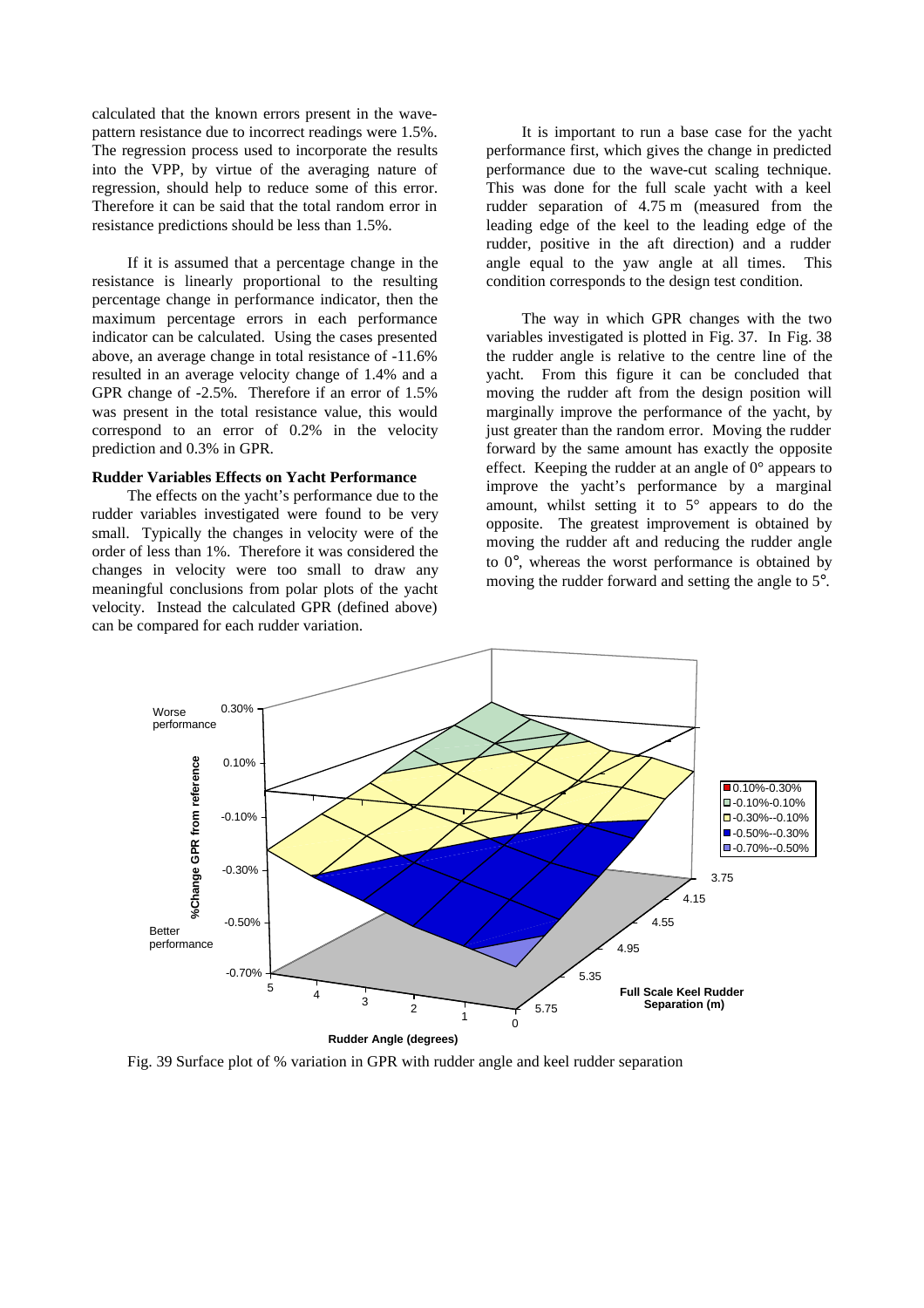## **CONCLUSIONS**

Firstly for the test conditions which involved simply adding the appendages the total resistance follows fairly expected trends. For example adding the keel tends to increase the total resistance more than adding the rudder does. However, these trends are not evident in the wave-pattern resistance, because of the interference effects on the flow around the yacht. The expected trends are therefore due mainly to viscous and induced drag differences resulting simply from the increase in wetted area and associated form drag. The hull-appendage interference drag can therefore be better understood by wave-cut type analysis. Another approach has been taken in the past where an empirical formula is used to estimate the viscous interaction forces, see for example Teeters, 1993.

Trends within the runs which involved changing appendage parameters were much more difficult to find. However, the changes were much more evident in Rwp than Rt or Rv, therefore appendage variations do actually show themselves more in the wave-pattern than in the total resistance which is dominated by viscous effects. The exact nature of the interference effects is difficult to decipher without a greater knowledge of the flow patterns around the yacht.

The stated aim of this project was to provide design information as to the effects of hull-appendage interaction on the performance of a sailing yacht. The assumption that the interaction forces would be most evident in the wave-pattern resistance was examined by conducting wave-cut experiments that are constructed to measure the resistance associated with creating the inviscid wave-pattern produced by a model yacht. By showing that variables which should affect the interaction forces the most also result in a large change in wave-pattern resistance relative to the total resistance, it has been reasoned that this assumption was correct.

Regardless of the reasoning, the question still remains as to whether or not design information has been provided. The answer to this question lies in the work presented concerning the performance indicators, in which it is concluded that varying the rudder angle and the keel rudder separation suggests that the rudder should be put as far aft as possible and the rudder angle should be set as low as possible.

## **ACKNOWLEDGMENTS**

This paper is based on research conducted as a part of the Australian Maritime Engineering CRC's Yacht Technology and Performance research program.

The authors would like to thank the following for their help during experiments and data analysis Giles Thomas, Bruce McRae, Roy Horne, Martin Shaw, Mark Lees, Damien Freeman, Ben Church and Warwick Oliver.

#### **REFERENCES**

Binns, J. "Hull-Appendage Interaction of a Heeled and Yawed Vessel", to be submitted for MSc Thesis, Curtin University of Technology, 1996

Duncan, W.J., Thom, A.S., and Young, A.D., *Mechanics of Fluids,* Edward Arnold, London, 1970

Eggers, K.W., Sharma, S.D., Ward, L.W., "An Assessment of Some Experimental Methods for Determining the Wavemaking Characteristics of a Ship Form", *Trans SNAME,* 75, 1967, pp 112-157

Gerritsma, J., Keuning, J.A. and Versluis, A., "Sailing Yacht Performance in Calm Water and Waves", *The 11th Chesapeake Sailing Yacht Symposium,* 1993, pp 233-245

Harvald, S.A., *Resistance and Propulsion of Ships,* Wiley-Interscience, New York, 1983

Hogben, N. and Standing, R.G., "Wave Resistance from Routine Model Tests", *Trans. RINA,* 1974, pp 279-295

Houghton, E.L. and Brock, A.E., *Aerodynamics for Engineering Students,* Edward Arnold, London, 1970

Hughes, G., "An Analysis of Ship Model Resistance into Viscous and Wave Components Parts I and II", *Trans. RINA,* 108, 1966, pp 289-302

Keuning, J.A. and Kapsenberg, G.K., "Wing-Body Interactions on a Sailing Yacht", *The 12th Chesapeake Sailing Yacht Symposium,* 1995, pp 133- 144

Kuhn, J.C. and Scragg, C.A, "Analysis of Lift and Drag on a Surface-Piercing Foil", *The 11th Chesapeake Sailing Yacht Symposium,* 1993, pp 277- 288

Marr, G., "An Introduction to the Computation of Wave Resistance for Yacht Design", *The International Yacht Design Symposium*, 1994

Newman, J.N., *Marine Hydrodynamics,* MIT Press, London, 1977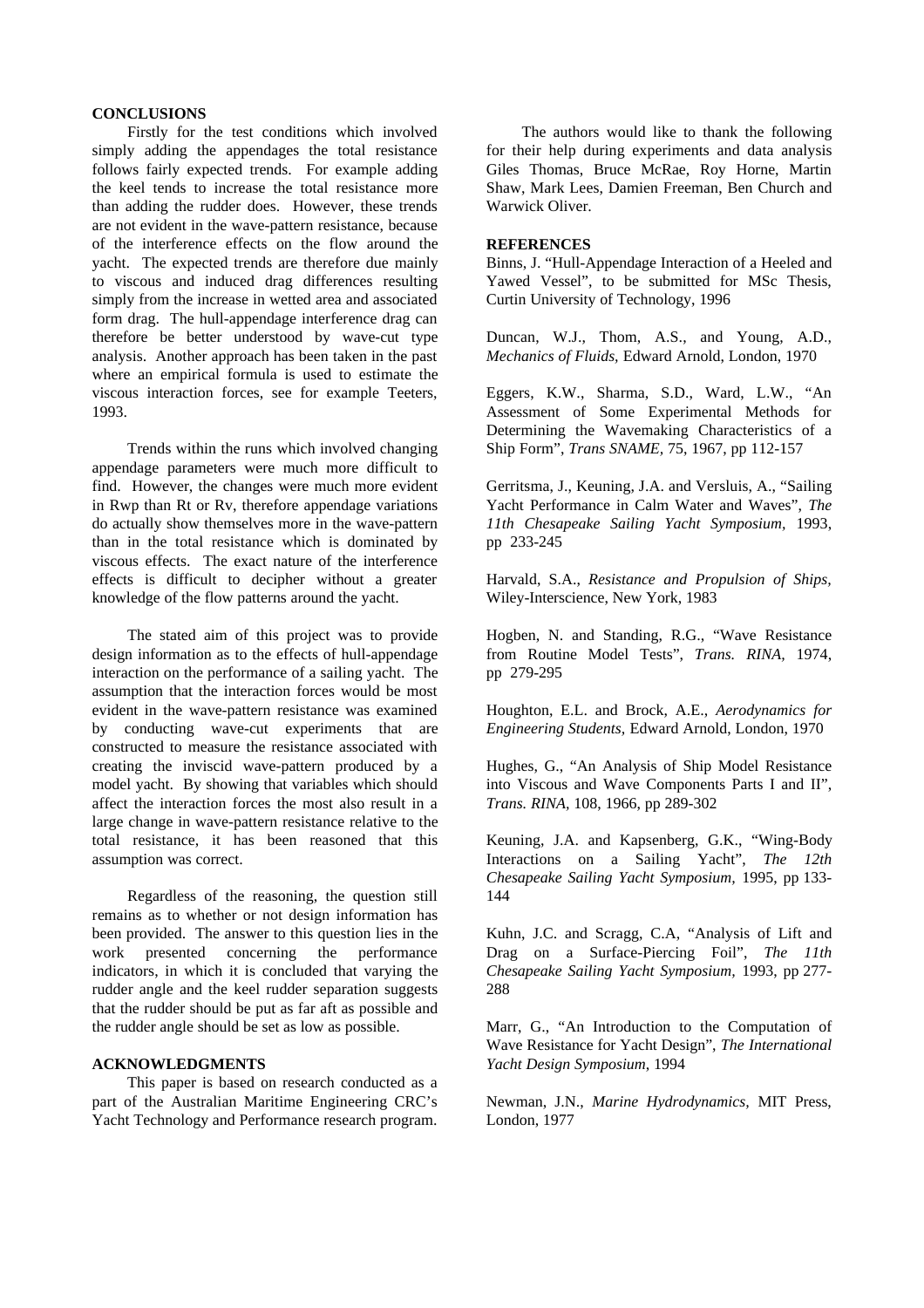Nomoto, K. and Tatano, H., "Balance of Helm of Sailing Yachts", *HISWA Sailing Yacht Symposium,* 1979, pp 65-89

Rosen, B.S., Laiosa, J.P., Davis, W.H. and Stavetski, D., "SPLASH Free-Surface Flow Code Methodology for Hydrodynamic Design and Analysis of IACC Yachts", *The 11th Chesapeake Sailing Yacht Symposium,* 1993, pp 35-49

Teeters, J.R., "Refinements in the Techniques of Tank Testing", *11th Chesapeake Sailing Yacht Symposium,* 1993, pp 13-34

### **APPENDIX A: SUMMARY OF WAVE-CUT PROCEDURES**

The methods by which the figures presented in this paper have been calculated are detailed in Binns, 1996. The following is a brief description of how the wave-cut results can be obtained, without any proofs or error estimates.

#### **Probe Spacing**

Longitudinal cuts were performed using 8 channels of capacitance wave probes across the testtank. The position of the probes from the start of the run was 45 m and the spacing between the probes was set as close to the tank width divided by ten as possible. The cut spacing was suggested by Hogben and Standing, 1974, p 295, however it was felt that it would be better to try and place at least one cut at the position of the tank width on four. This conclusion was reached by examining which wave-number component of the total resistance was always very large, and then calculating which position should measure the greatest change in this wave-number component. To check this hypothesis more tests would have to be conducted, with a probe positioned at this spacing.

It is worth noting here that the probe spacing should be measured as accurately as possible. Serious systematic errors can be introduced if this is not done. An acceptable accuracy for this measurement would be  $±1$  mm.

#### **Data acquisition**

It is considered that the signals were adequately filtered, through use of carefully designed analog and digital filters. The number of samples to be taken for each run can be calculated from the following equation

$$
N = A \frac{LWL}{Vs} \times R + B, \qquad (12)
$$

where LWL is the waterline length of the model in metres, Vs is the model speed in m/s, R is the sample rate in Hz and A and B are coefficients. The coefficient A is the number of boat lengths to use (here taken as 6), and B is the number of samples which are redundant (here taken as 600).

### **Multiple Longitudinal Cut Method Used**

The method used to calculate the wave-pattern resistance is best described as a least squares multiple longitudinal cut method. A summary of the procedure follows.

#### **Symmetric Analysis**

Through consideration of the wave potential of a Kelvin wave-pattern it can be shown that the wave heights can be described by the following equation

$$
\zeta(x, y) = \frac{1}{2} \sum_{n = -\infty}^{n = \infty} \left( \frac{A_n \cos(\alpha_n x)}{B_n \sin(\alpha_n x)} \right) \cos(\beta_n y),
$$
\n(13)

where,

$$
\alpha_n = \gamma_n \cos \theta_n, \n\beta_n = \frac{2n\pi}{b}, \qquad (14)
$$

$$
\gamma_n \cos^2 \theta_n = K \tanh \gamma_n h,
$$
  

$$
K = \frac{g}{Vs^2},
$$

and

$$
K\sin\theta_n \sec^2\theta_n = \frac{2n\pi}{b}.
$$

In the above expressions  $\theta_n$  is the propagation angle of the nth wave component, b is the tank width, Vs is the vessel velocity and g is the acceleration due to gravity. Then a least squares solution to Equation ( 15 ) can be calculated from model wave heights obtained. The total wave-pattern resistance can be calculated from

$$
Rwp = \frac{\rho g b}{8} \left[ 2 \left( 2 - \frac{Q_0 K^2}{\alpha_0^2} \right) \left( A_0^2 + B_0^2 \right) + \sum_{n=1}^{\infty} \left( 2 - \frac{Q_n K^2}{\alpha_n^2} \right) \left( A_n^2 + B_n^2 \right) \right],
$$
\n(16)

where,